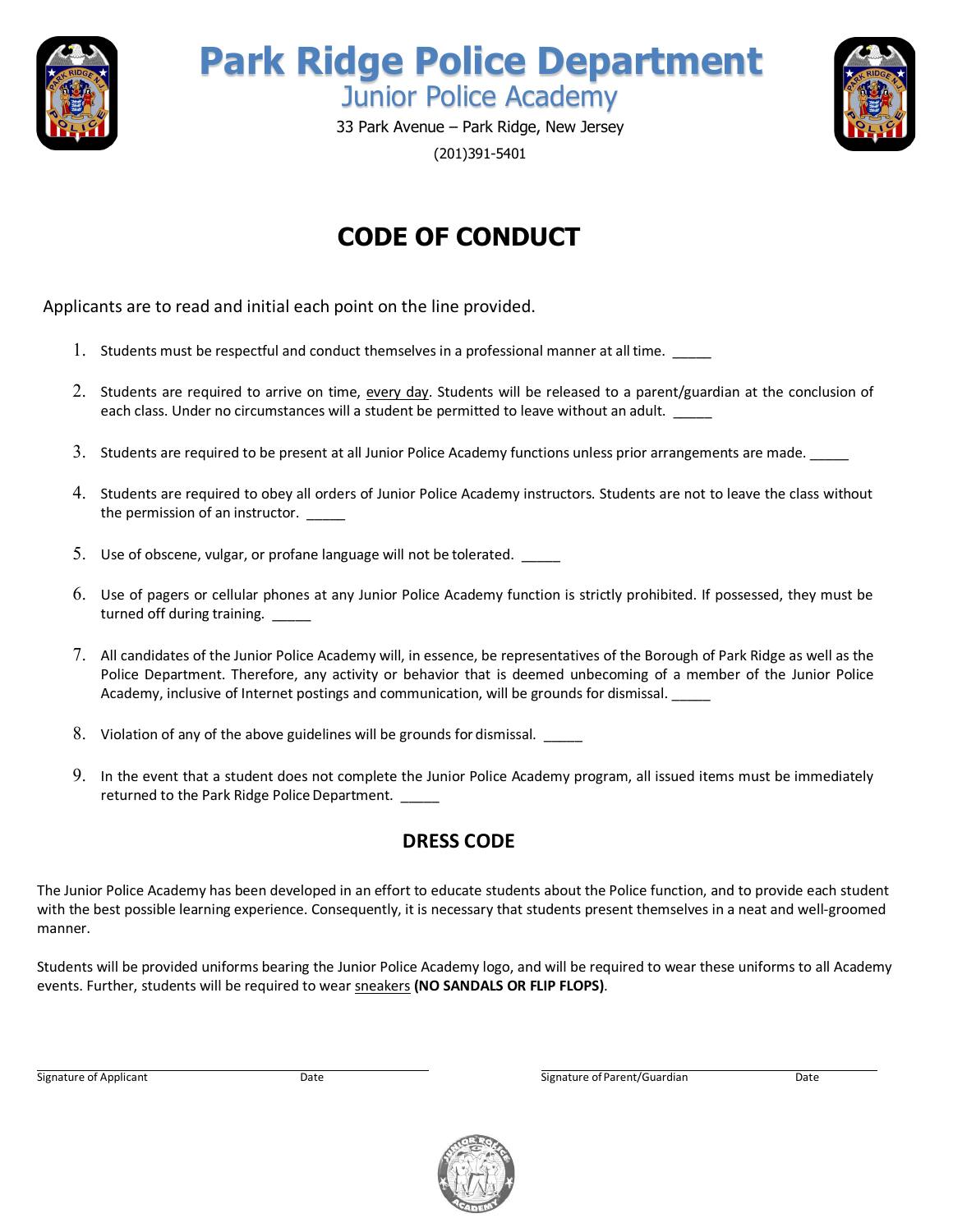

# **Park Ridge Police Department** Junior Police Academy

33 Park Avenue – Park Ridge, New Jersey (201)391-5401



## **APPLICATION FOR MEMBERSHIP**

#### **\*Please Print or type**

| Name(Last, First, MI)                 |                                                                                                                                                                                                                               |            | Sex                            | Age                             |
|---------------------------------------|-------------------------------------------------------------------------------------------------------------------------------------------------------------------------------------------------------------------------------|------------|--------------------------------|---------------------------------|
| Address                               | and the control of the control of the control of the control of the control of the control of the control of the                                                                                                              |            | Date of Birth                  |                                 |
| City, State, Zip Code                 | <u> 1989 - Johann Barnett, fransk politiker (d. 1989)</u>                                                                                                                                                                     |            | <b>Telephone Number</b>        | <u> 1999 - Jan Alexandria (</u> |
| Parent/Guardian                       | Relationship                                                                                                                                                                                                                  |            | <b>PARENT'S E-Mail Address</b> |                                 |
| <b>School Attending</b>               | the control of the control of the control of the control of the control of the control of the control of the control of the control of the control of the control of the control of the control of the control of the control |            | Grade Level                    | Average                         |
| In case of emergency, please contact: |                                                                                                                                                                                                                               |            |                                |                                 |
| Name                                  |                                                                                                                                                                                                                               |            | Relationship                   |                                 |
| Home Phone                            |                                                                                                                                                                                                                               | Cell Phone |                                | Parent's E-Mail                 |
| Shirt Size:                           |                                                                                                                                                                                                                               |            | Pants/Shorts Size: 1986        |                                 |
| Madical                               |                                                                                                                                                                                                                               |            |                                |                                 |

#### **Medical**

Any medical issues or severe allergies that would prevent the recruit from performing any task or we should know about? Yes No

If yes, please provide details so we can best accommodate the recruit by attaching a separate page with all pertinent medical / medication / allergy information along with additional emergency points of contact, please. **\_\_\_\_\_\_\_\_\_\_\_\_\_\_\_\_\_\_\_\_\_\_\_\_\_** 

I certify that all information supplied on this Application for Membership and all other documents submitted in relation to the Park Ridge Police Department Junior Police Academy is true and correct to the best of my knowledge. I have had the opportunity to review the Criteria for Selection as well as the Code of Conduct and hereby attest that I conform to all associated Criteria for Selection and agree to abide by the Code of Conduct. I further attest to the fact that each and every section of this application has been completed.

Signature of Applicant Signature of Parent/Guardian Signature of Parent/Guardian